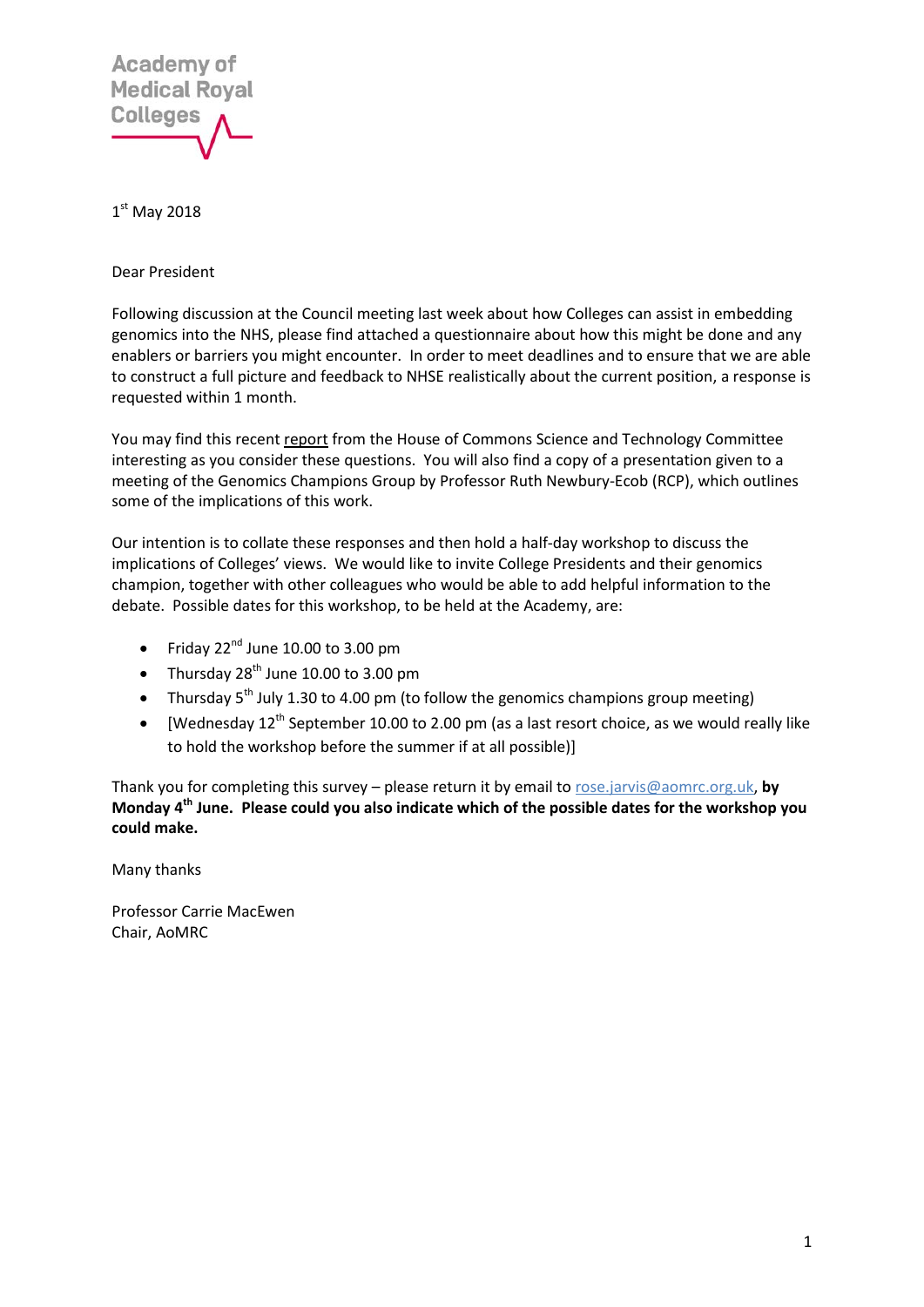

We are interested in hearing from Colleges about the mechanisms they envisage for embedding of genomic medicine into the NHS, together with any concerns they may have.

## **Response from Royal College of Radiologists**

Section 1 Overarching viewpoints:

1. What are the benefits of embedding genomic medicine into the NHS from the perspective of your College?

Genomic medicine is already embedded. Clinical oncology cannot be delivered in many tumour sites without knowledge of predictive single gene mutations which have impact on therapy. For example, HER2 in breast cancer, EGFR mutations in lung cancer, and prognostic arrays such as Oncotype and Endopredict in breast cancer.

In future, genomics will guide treatment and molecular imaging based on receptor imaging and will support diagnosis of tumours, likelihood of recurrence, as well as guiding and monitoring treatment.

By embedding this in all curricula we will be able to rapidly integrate new knowledge into bedside delivery of therapy and communicate this effectively to patients in a way they can understand so they can make informed decisions.

2. What are the implications of this, and what concerns do you have?

Implications:

Genomic knowledge and understanding needs to be part of undergraduate and all postgraduate curricula, including foundation.

Concerns:

Common vocabulary for genomics, genetics, radiomics, proteomics, epigenetics needs to be established.

Trainers will need upskilling to comfortably deliver training.

Perception of the utility of genomic information must be effectively managed.

Prospective studies of impact of genome on response to treatment and outcomes must be undertaken and validated.

Section 2 Education:

3. Does your curriculum currently include relevant aspects of genomics, or are you planning to introduce it as you update your curriculum?

Yes – both Clinical Oncology and Clinical Radiology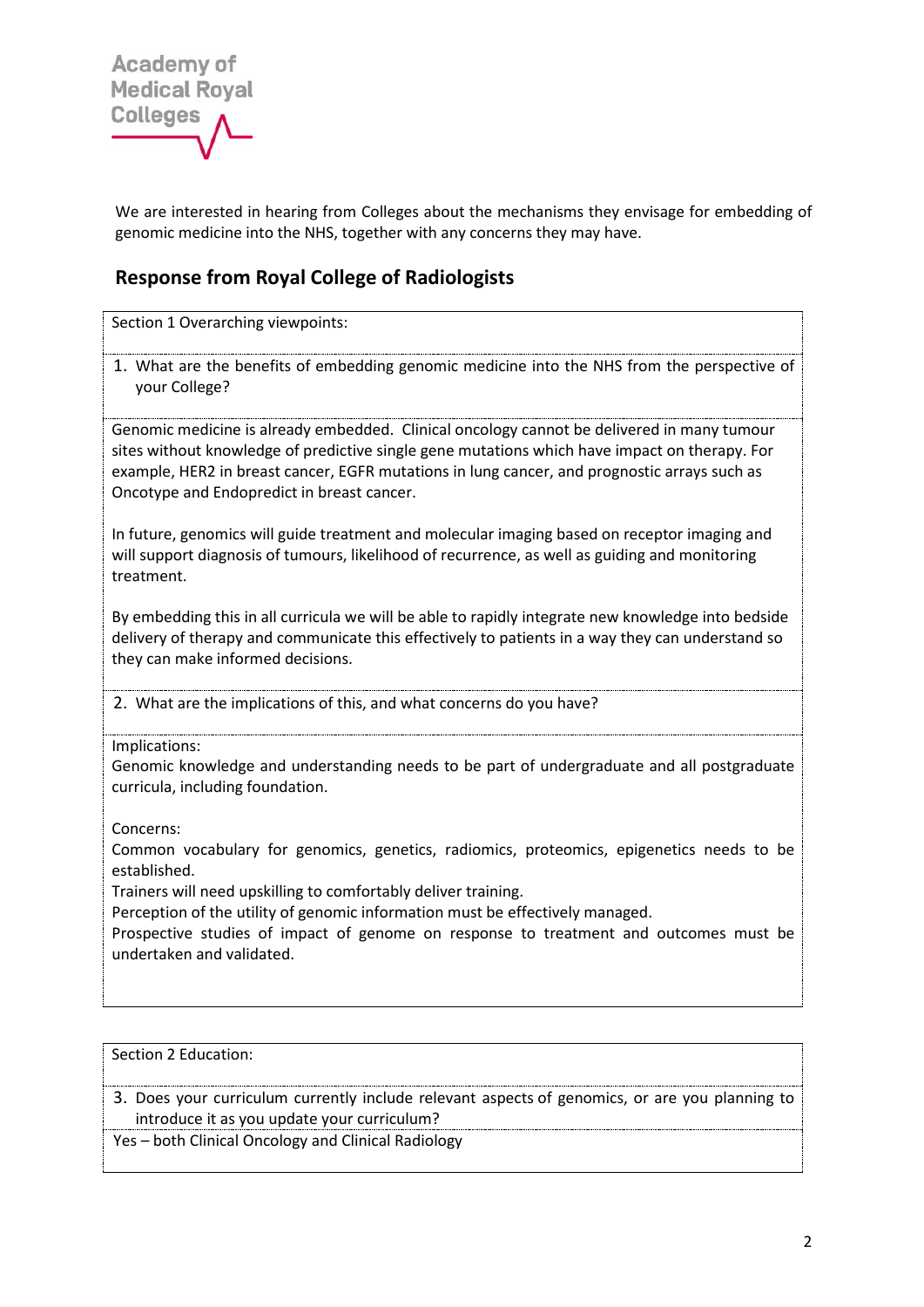4. Does your exam syllabus cover this?

Yes

5. What support and information would you need to ensure genomics is covered, if any? Lifelong learning and CPD

6. What education and training will you need to provide for your members? Support and funding for members and fellows to undertake the relevant CPD courses. RCR Learning platform

7. How do you anticipate providing the required information and training?

a. Will you include things such as seminars, conferences, and external education sources (e.g. e-learning for health, the online [Genomics Education Programme](https://www.genomicseducation.hee.nhs.uk/) hosted by Health Education England?

Yes

b. How will education and training be provided at all levels, including professional development, extended workforce requirements?

Embedded in the curriculum as part of routine CPD

8. What would be involved in providing the following for your specialty?

a. Education about the infrastructure for genomic medicine

Already embedded in practice

b. Education about how to request appropriate tests, and interpret results

Embedded in the curriculum

c. Understanding the implications of tests, testing individuals and families

Embedded in the curriculum

d. Education about the ethics of consent, recognising risks, dealing with ambiguity and uncertainty, and potential concerns regarding insurance companies

Curriculum contains research competences which include ethical consideration.

e. Education about specific conditions amenable to genomic testing, and implications of pharmacogenomics and tailoring drug to individual patients

Curriculum mandates knowledge of current treatment; this is no different. The role of the doctor is to deal with uncertainty.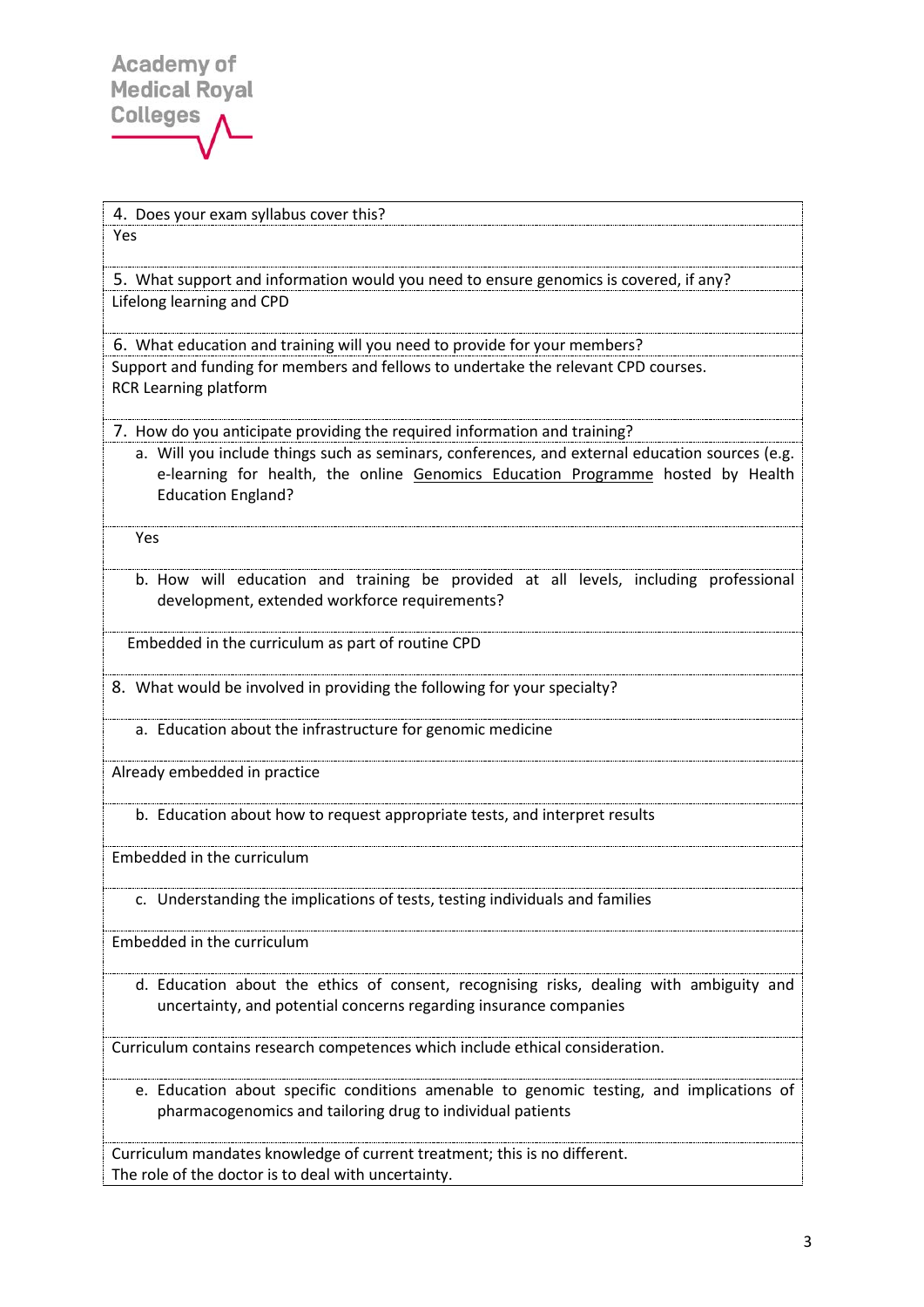f. Understanding the potential impact of genomics on common general conditions and the day-to-day life of practising clinicians in your specialty?

In common tumours (e.g. breast, lung & colon), genomic testing is already essential to the evidence based management of a patient . This will be promulgated across all tumour types.

Section 3: Drivers and barriers

9. To achieve all of the above in your specialty, what do you see as the likely:

a. Enablers

-Pharmacological research

-Patient empowerment

-Clinician engagement and learning

-Molecular imaging

-AI integration with genomic sequencing

-Communication skills which emphasise patient-centred decision making and the ability to empathically discuss tailored risks and benefits with individual patients

b. Barriers

-Money

-Clinician time & sustainable workforce in diagnostics (radiology and histopathology) and treatment.

-Media perception: hype and nihilism

-Interdepartmental funding issues e.g. pathology vs CDF delivery

-Tariff

c. Impacts

Medicine will become more personalised in relation to diagnostics, treatment and follow up.

10. Who can help to provide/overcome these?

Clinicians, patients, media, Colleges, NHSE/NHSI, NHS employers, HEE, HEI & equivalent in devolved nations and industry partners

11. What timelines do you envisage for this?

Here now, but will take decades to become be fully integrated by doing what the NHS does best, which is to use clinical trials to establish the evidence and then embed the evidence base into practice.